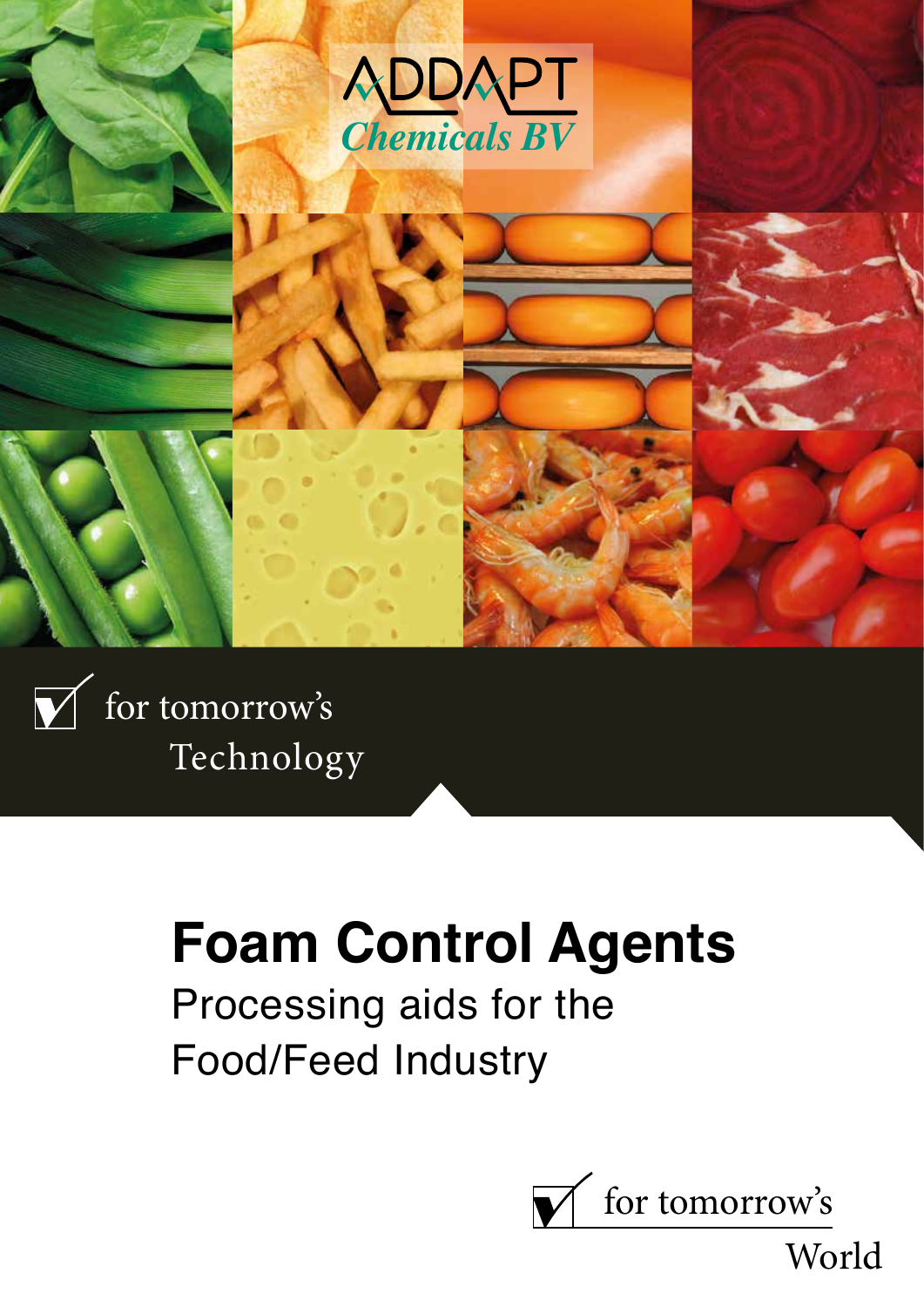# **The Foamstop™ range**

ADDAPT Chemicals BV offers a comprehensive range of Foam Control Agents (FCA) to the food processing industry.

| <b>Application</b>                   |                           | Foamstop <sup>™</sup> grade                            | <b>Details</b>                                                                                                                               |
|--------------------------------------|---------------------------|--------------------------------------------------------|----------------------------------------------------------------------------------------------------------------------------------------------|
| <b>Sugar production</b>              | Sugar beet/<br>Sugar cane | SIN 360, SIN 365S,<br>SIN 260, SIN 385                 | Used in all production steps of sugar<br>manufacturing.                                                                                      |
| <b>Potato processing</b>             | French fries              | SIN 360, SIN 365,<br><b>SIN 555</b>                    | Used during washing and cutting process<br>of potatoes. The natural surfactants and<br>starch create foaming problems.                       |
|                                      | Chips                     | SIN 360, SIN 555                                       |                                                                                                                                              |
|                                      | <b>Starch</b>             | SIN 365, SIN 366,<br><b>SIN 555</b>                    | Used during washing, cleaning and<br>concentrating process.                                                                                  |
|                                      | Fruit water               | SIN 360, SIN 365,<br><b>SIN 555</b>                    | Used to control foam problems during<br>storage and decantation process.                                                                     |
| <b>Fermentation</b>                  | Alcohol                   | SIN 260, SIN 360,<br>SIN 365, FSL 16*                  | Used during fermentation and distillation<br>process of alcohol.<br>* Used as a process aid and cleaning aid<br>during beer production.      |
|                                      | <b>Molasses</b>           | SIN 365, SIN 260,<br><b>SIN 265</b>                    | Keeps foam at an acceptable level without<br>interfering with the yield of alcohol. Very<br>effective even at low concentrations.            |
|                                      | Amino acid                | <b>SIN 365</b>                                         | Very effective even at low concentrations<br>and facilitates smoother pump operation<br>and transport.                                       |
|                                      | Citric acid               | SIN 535, SIN 365                                       |                                                                                                                                              |
|                                      | Lactic acid               | <b>SIN 535</b>                                         |                                                                                                                                              |
|                                      | MSG**                     | <b>SIN 535</b>                                         | ** Mono Sodium Glutamate                                                                                                                     |
|                                      | Yeast                     | SIN 260, SIN 360, F30                                  | Used during fermentation of yeast.                                                                                                           |
| <b>Vegetable processing</b>          | Spinach                   | <b>SIN 555</b>                                         | Very good air release agent which allows<br>smaller packaging.                                                                               |
|                                      | Peas/Leek                 | <b>SIN 388</b>                                         | Used in water bath for cleaning<br>vegetables.                                                                                               |
| <b>Dairy products</b>                | Dairy                     | SIN 21, SIN 388,<br>FSL 16, FSL 30                     | Used during whey production/processing<br>and bottling of dairy products.                                                                    |
| Meat/poultry/seafood/<br>egg washing | Meat                      | SIN 385, FSL 16,<br>FSL 30, FSL 100                    | Used during meat processing.                                                                                                                 |
|                                      | Seafood                   | SIN 385, SIN 555,<br>FSL 16, FSL 30,<br><b>FSL 100</b> | Used during cleaning process; to control<br>foam resulting from high salt and protein<br>leaching from seafood.                              |
| <b>Animal feed (non EU)</b>          | Wet feed/<br>Mixed fodder | <b>YCA 40</b>                                          | Used to minimize fermentation of Starch<br>and Proteins by Biomass, resulting in<br>higher levels of nutrients in the final feed<br>product. |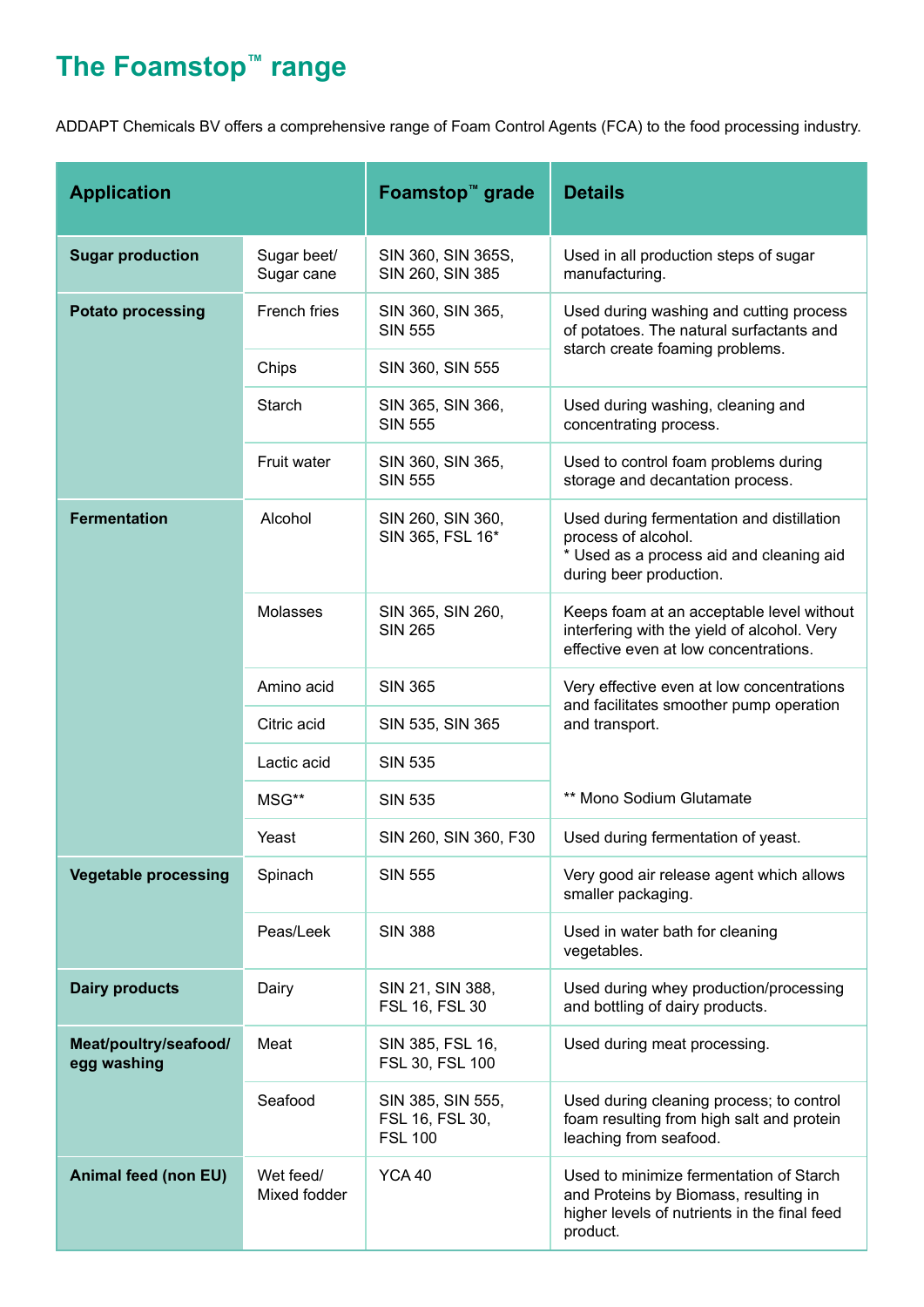Temperatures have a strong influence on the FCA activity. Some Foamstop grades are highly effective at specific temperatures as the overview shows.

### **Notes:**

- ADDAPT® Foamstop grades are free of silicones (except FSL-grades).
- ADDAPT® Foamstop grades are Kosher and Halal approved. Certificates are available upon request.
- FCA's used in the food processing industry are processing aids and do not remain in the food unless stated otherwise.

| SIN 360        | 25°C - 90°C                      |
|----------------|----------------------------------|
| <b>SIN 366</b> | 0ºC - 20ºC                       |
| <b>SIN 385</b> | 5°C - 95°C                       |
| <b>SIN 388</b> | $25^{\circ}$ C - 95 $^{\circ}$ C |
| <b>SIN 555</b> | 10°C - 95°C                      |

### **Foam Control Agents**

### **Defoaming, Antifoam and Air release**

The food processing industry battles three different features:

- **Defoaming** of the foam bubble
- **Antifoam** (prevention of foam bubbles)
- **Air release** (removing of gases from the liquid medium)

### **Defoaming**

Foam bubbles can be destroyed with thermal and mechanical methods. However these methods are not practical and can have a major influence on the substrate. Mechanical methods go hand in hand with high installation costs and permanent running costs, which are undesirable. For this reason the chemical method is an attractive and cost effective choice to battle foam.

The advantages:

- Low costs (pumps and pipelines);
- Very effective;
- Besides defoaming, foam preventing is also possible.

### **Air release**

Foam formation occurs when air or gas is present in the liquid. Therefore, many formulators or end-users use a so-called 'air release agent'. The air release agent transforms small air bubbles into bigger ones so they can rise to the surface more rapidly. In case the liquid contains surface active components (surfactants), air bubbles that reach the surface are stabilised and foam is created. If the liquid does not contain any surfactants, no foam will be formed and the air bubbles will collapse immediately at the surface, the liquid being completely de-aerated. Air can again be mixed into the liquid by a chemical reaction or by strong agitating process. Typical air release agents are: solvents (kerosene), silicones and mineral oils with silica.

### **Types of FCA's**

The industry supplies a wide range of different foam control agents. The most widely known classes of FCA's are:

- Silicones
- Dimethyl Polysiloxanes (and their polyether modified grades)
- Mineral oil based grades (modified with silicates)
- Poly Alkylene Glycols (PAG)
- Esters (fatty acid initiated or poly alcohol initiated)
- Solids (powders)
- Combination of compounds as shown above

Foam control agents for the food industry requires FDA approved grades, for this reason, not every type of FCA can be applied. The sugar, potato, yeast and starch industries use mainly Ester and PAG based FCA's.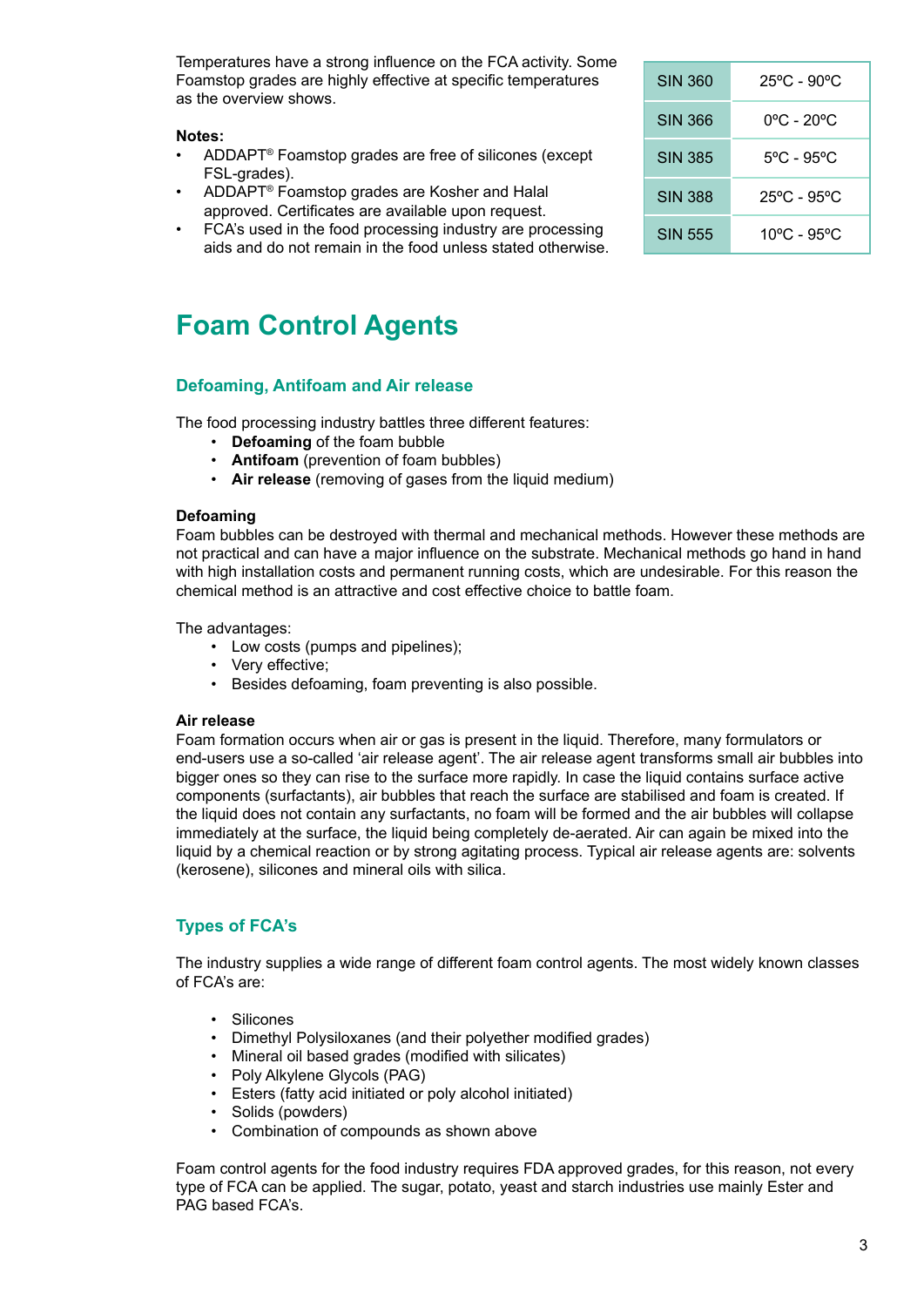### **FDA regulations**

The Code of Federal Regulations volume 21; parts 170 to 199 lists all chemicals that are allowed to be used as FCA in food processing (direct or indirect food contact).

Normally this list is also the guideline during developmental work in order to ensure the final product is in accordance with FDA regulations (Food and Drug Administration, Department of Health and Human Services, USA).

| FDA paragraph | <b>Class of compound</b>                       | <b>Application</b>                                    |
|---------------|------------------------------------------------|-------------------------------------------------------|
| 172.810       | PAG, Esters                                    | Fruit juice and dry beverage                          |
| 172.310       | <b>PAG</b>                                     | Boiling water additive                                |
| 173.340       | PAG, Esters, Siloxane                          | Food processing                                       |
| 175.105       | PAG, Ester, Mineral oil, Siloxane              | Adhesives                                             |
| 176,180       | PAG, Ester, Siloxane                           | Paper and paperboard (food contact)                   |
| 176.200       | PAG, Ester, Mineral oil, Siloxane,<br>Silicone | Coatings                                              |
| 176.210       | PAG, Ester, Siloxane, Mineral oil              | Paper and paperboard (manufacturing)                  |
| 178.1010      | PAG, Ester                                     | Sanitising solutions for food processing<br>equipment |

# **Sugar industry**

Sugar is obtained from two different raw materials: sugar beet and sugar cane. Europe produces mainly sugar beet while South Africa, Brazil, Mauritius, Australia harvest sugar cane.

Sugar processing requires different defoamers; the choice depends strongly on the stage of the sugar process. ADDAPT® Foamstop SIN 360 and SIN 365S are the most recommended grades for the extraction and evaporation process. ADDAPT® Foamstop SIN 365 is recommended to minimize foam formation during the fermentation process of molasses.

### **Sugar beet**

Processing sugar beet includes washing and transportation of the beets, which (in case of a closed waterway) leads to strong foam formation. These waterways are normally foam controlled by usage of ADDAPT® Foamstop SIN 360 and ADDAPT® Foamstop SIN 365S.

### **Sugar Cane**

Sugar canes are not washed nor transported by waterways. Foam control agents are required in the extraction and clarification processes. ADDAPT® Foamstop SIN 360 and SIN 365S are usually recommended.

### **Recommended Foamstop grades:**

ADDAPT® Foamstop SIN 260, SIN 360, SIN 365S and SIN 385.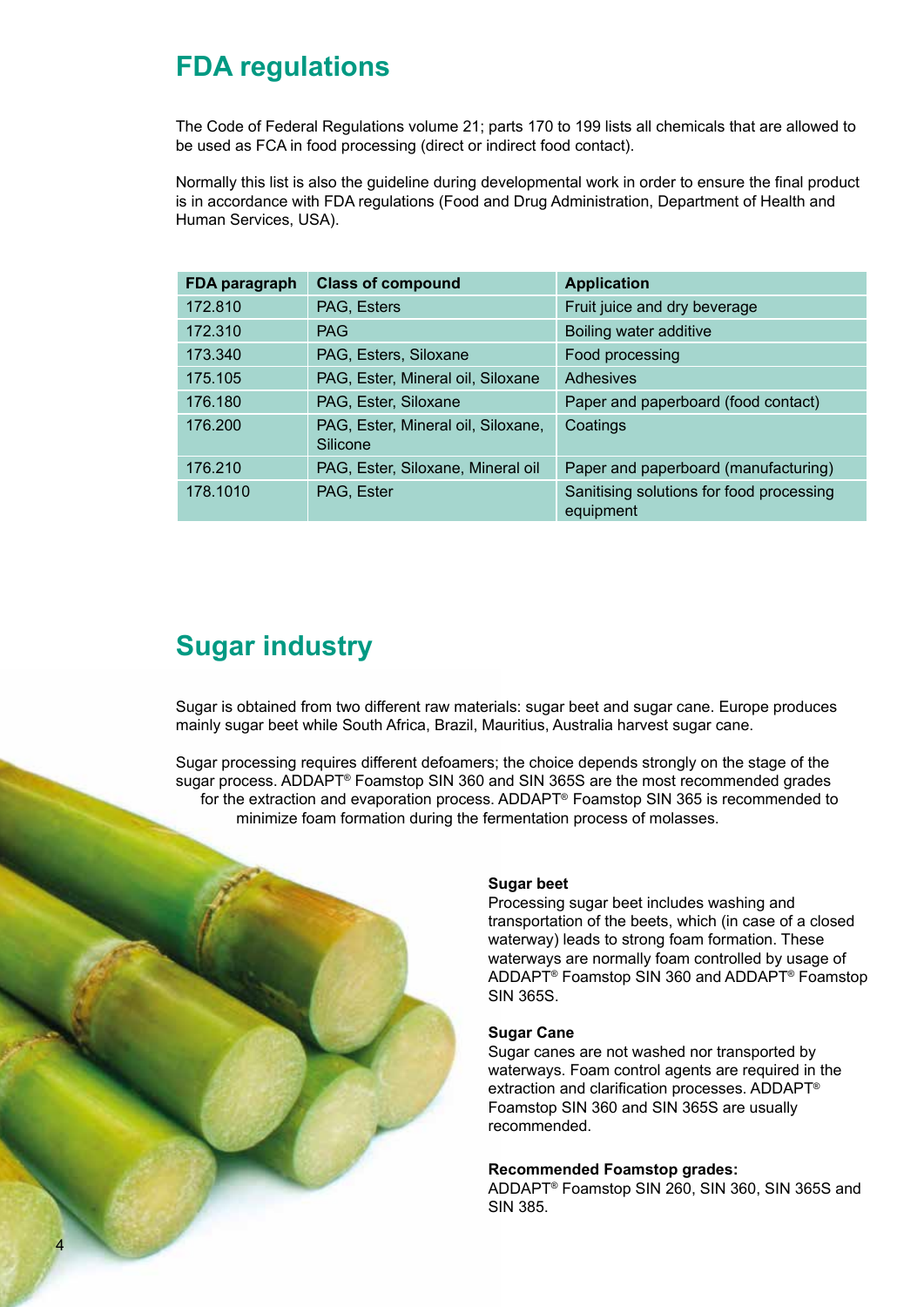### **Potato industry**

It is estimated that the industry uses over 400 million tons of potatoes every year (world consumption). Besides the consumption of potato as food, potatoes are raw materials for the alcohol and starch production. A study showed that 30% of the potato is consumed as chips and potato, 10% is used as seeds, 50% is sold as cattle feed and only 5% finds its way in distilleries and starch applications.

Foam control agents are used in industrial processes where potatoes are converted into other foodstuffs. The FCA's are needed in the production processes of for example French fries, crisps and chips. Treat levels strongly depend on the cultivation of the potato, soil structure, process temperatures and climatic conditions. The total amount of processed potatoes remained at a constant level for the past 25 years, however the use of FCA's has increased because of improved processing methods with more extensive extraction of components such as starch and protein.

### **Potato structure**

on their origin, but in general it can be said that an average potato contains the following<br>components: Potatoes come in different sizes, shapes and colours. Their composition varies strongly depending components:

| <b>Component</b> | Content (%) |
|------------------|-------------|
| Water            | 75.0        |
| <b>Starch</b>    | 20.0        |
| Total sugar      | 5.0         |
| Raw protein      | 2.0         |
| Pulp             | 1.0         |
| <b>Total ash</b> | 1.0         |
| Fat              | 0.4         |
|                  |             |

The foam active ingredients are starch and protein. The ash contains potassium, phosphate, sodium, calcium, magnesium, iron, chlorine and a residue of vitamins C, B1 and B2.

# **Potato processing**

The pre-cleaning of the potatoes usually starts during the unloading process. The main cleaning process happens in 'washing machines' similar to those used in the sugar industry. The potatoes are immersed in water and stirred thoroughly by iron bars. This cleaning process removes all dirt and peels the potatoes partially. Washing water flows against the potato stream and afterwards the water is pumped into the settling ponds where solids start to separate.

The cleaned water is being circulated and some fresh water is added in order to keep the original amount of water. Processing a ton of potatoes requires  $2 - 3$  m<sup>3</sup> water. The washing water is reused and over time this water contains so much starch and protein it will start to foam. Usage of a FCA is necessary at this stage.

### **Recommended Foamstop grades:**

ADDAPT® Foamstop SIN 360, SIN 365 and SIN 555.

These Foamstop grades all have the following product properties:

- Low viscosity;
- Low solidification point (low pour point);
- Good cost/performance balance.

Treat levels depend on various process conditions such as:

- Volume of the water ways (water circulation)
- Volume of fresh water added to the circulation water
- Volume of the sludge
- Potato quality (starch & protein content)
- Contamination of the potato (soil)
- Condition of potato (exposed to very low temperatures or not)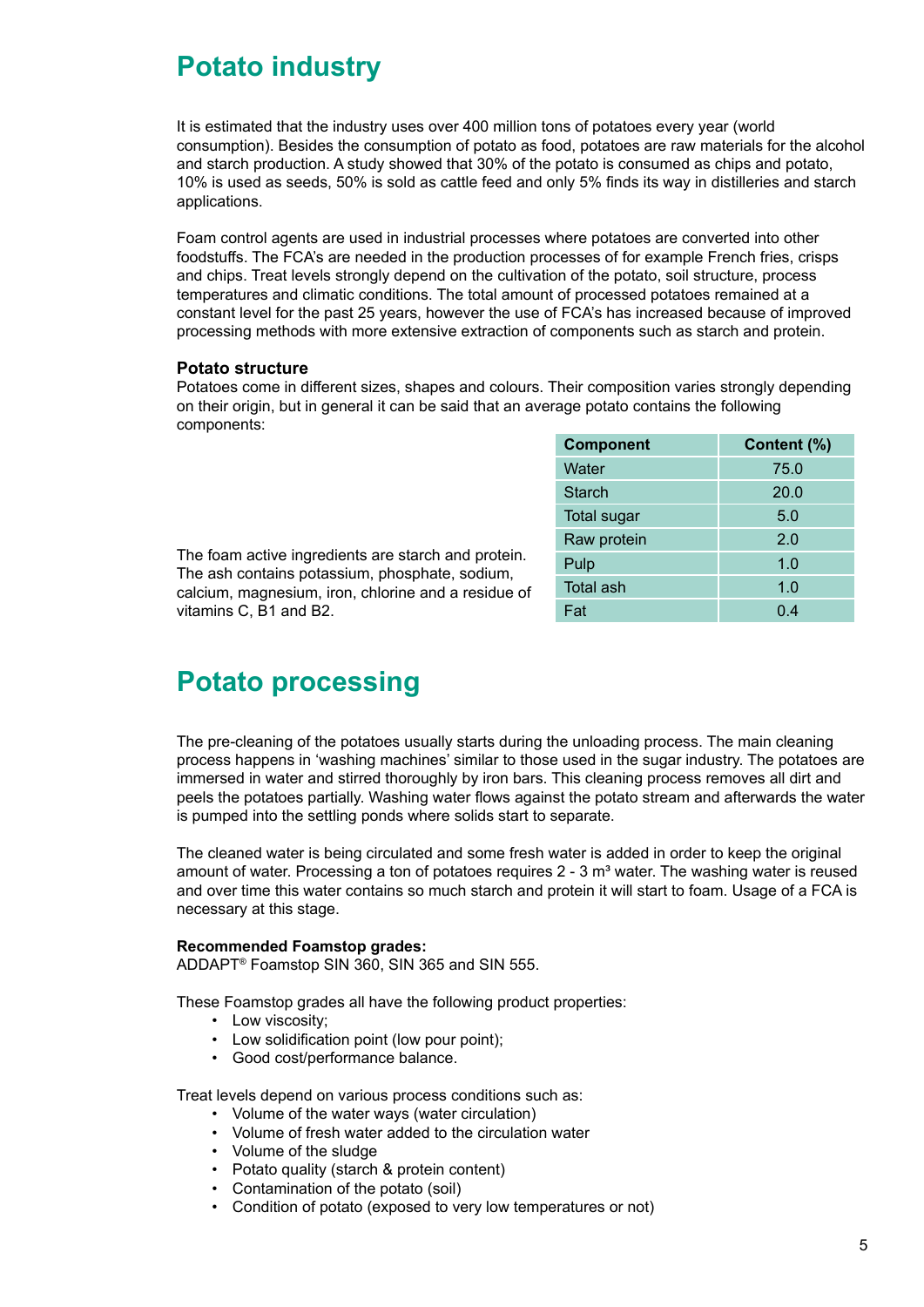### **Washing process**

Foamstop SIN 555 is normally used for quantities of 10 - 40 g/ton of potato.

However, frozen potatoes do lead to strong foaming properties. The low temperature converts the starch to sugar, leading to strong foam formation. Therefore, frozen potatoes usually require FCA at 100 g/ton potato (3 - 4 times higher).



### **Chips**

Potato chips (crisps in British English) are commonly served as a snack and consumed at large quantities throughout the world.

Carborundum peelers are mainly used for the production of chips (other methods have a negative impact on the appearance of the final product). After the potatoes are peeled, a rotating disk cuts them into slices. During this cutting process starch is released into the water, causing foam formation which can negatively affect crisp production efficiency. Afterwards, the chips are dried, blanched, fried, flavoured and packed.

FCA's are used during the washing and cutting process of potatoes. In cases where a lot of fresh water is used, a FCA is not required. However, there still is foam formation at the point where the water leaves the washing cylinder. At this point it is recommended to add a FCA to the water (dosing point). In some cases the end-user adds a FCA directly to the washing and slicing machine in order to prevent foam formation.

### **Recommended Foamstop grades:**

ADDAPT® Foamstop SIN 360 and SIN 555. Recommended dosage level is 20 - 70 g/ton potato.

*Note: Silicones containing foam control agents should be avoided as they have the tendency to clog up starch.*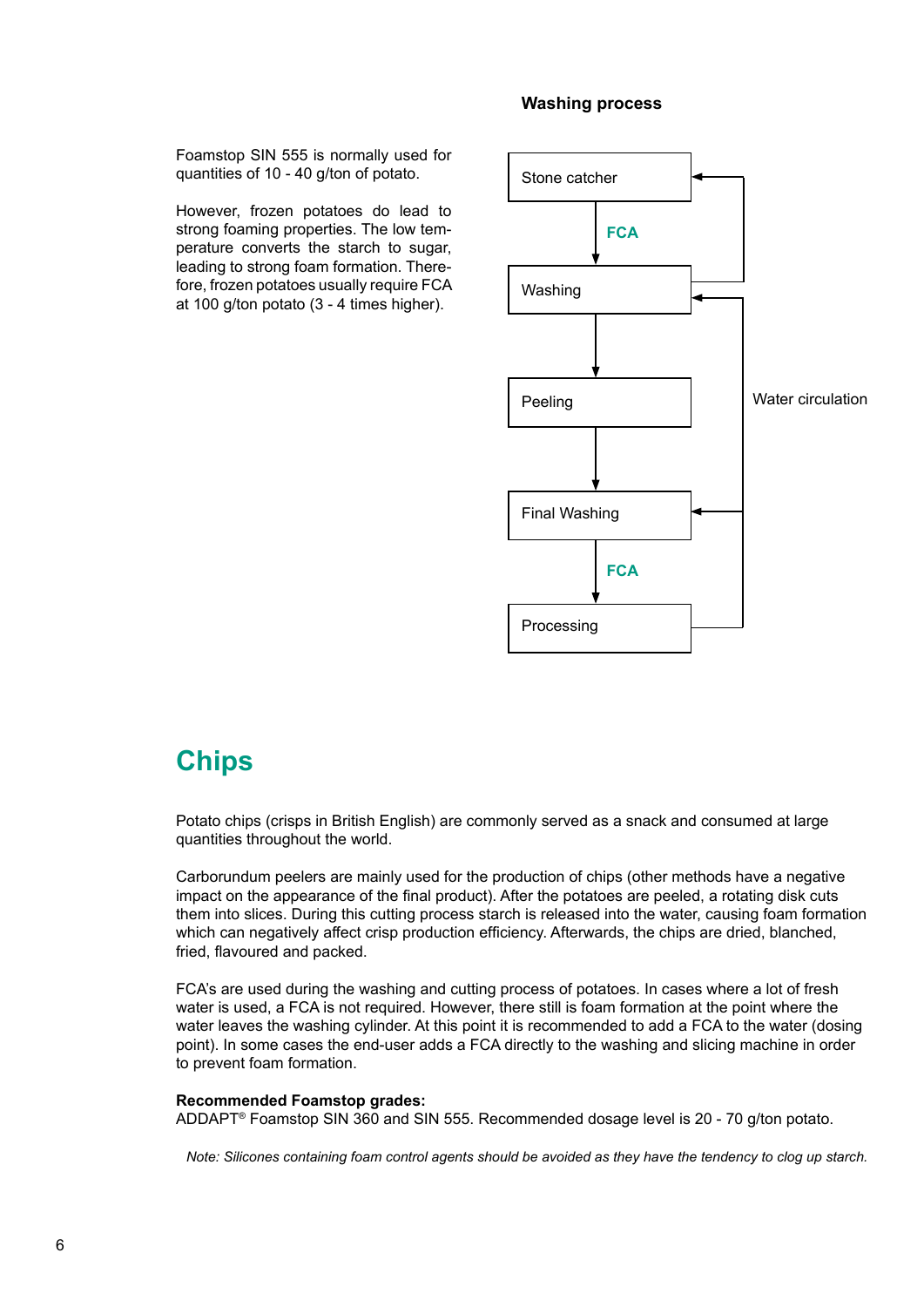

# **French fries**

French fries were introduced to the market just after World War II. The production of French fries is very similar to the production of chips, only their shape differs. Cutting machines cut the potatoes lengthwise. After they are cut the fries are sorted, washed, blanched and finally cooked and/or frozen.

During the cutting process, the potato is pressed through cutting knives using high water pressure. The water and cut potato are then separated from each other so the water can be reused. However, after a period of time the water gets saturated with active ingredients causing foam formation. The high water pressure requires (almost) no air to be entrapped in the water and no foam on the surface of the water, as it will have negative effect on the cutting process. In this case the foam control agent must exhibit anti-foaming properties as well as air release properties.

### **Recommended Foamstop grades:**

ADDAPT® Foamstop SIN 360, SIN 365 and SIN 555.

These Foamstop grades for the potato chips production have excellent air release properties. Dosage level is between 20 - 70 g/ton potato. The temperature of the processing water has a strong influence on the FCA activity. ADDAPT® Foamstop SIN 360 is highly active at temperatures between 25ºC and 95ºC.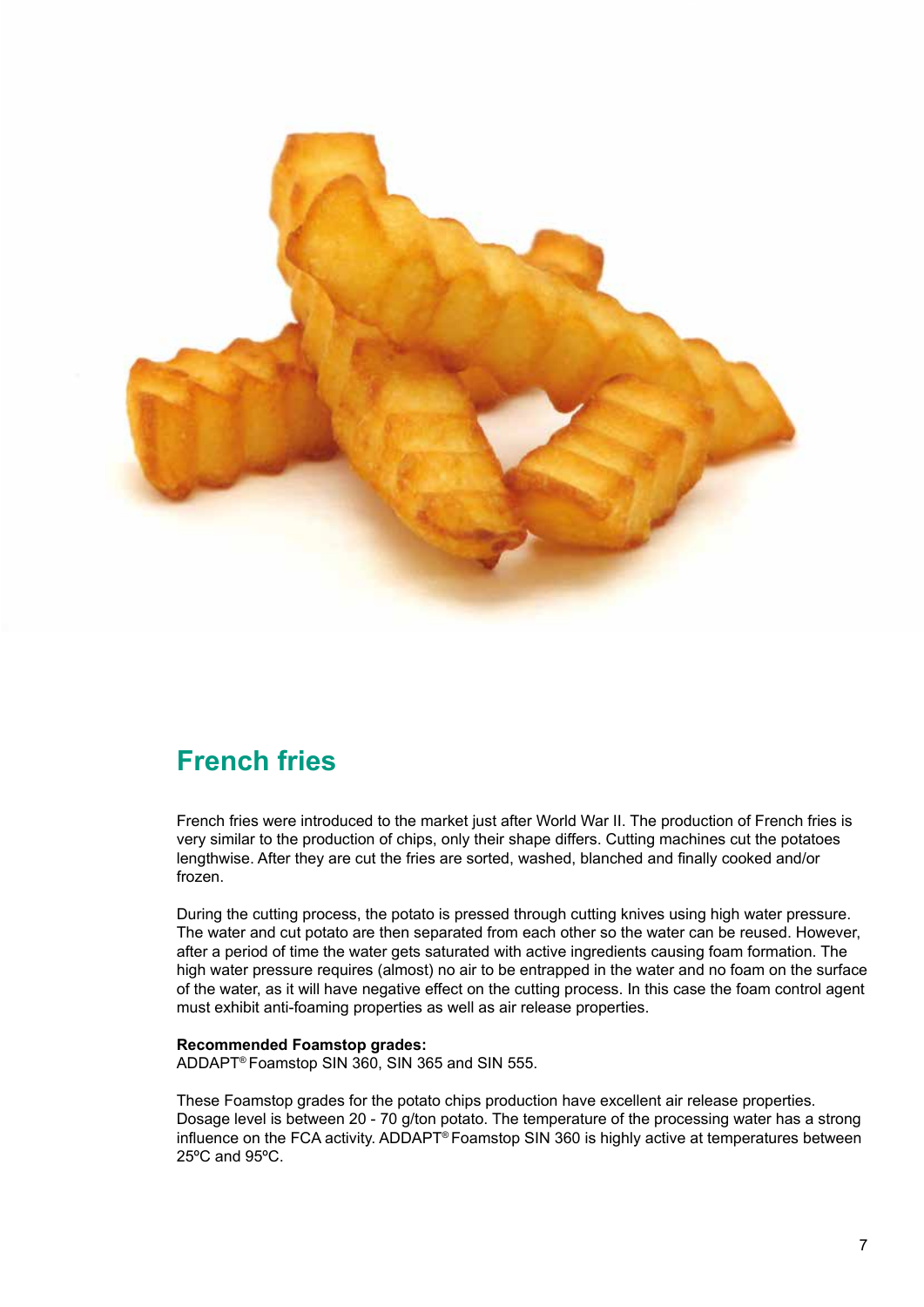

# **Starch**

The pulping process takes place in large rotating cylinders containing many saw-blades. During this process the potato is crushed or cut in order to make starch extraction easier. The mashed potato is a medium viscous liquid, also called "ground potato". Water containing sulphur dioxide (SO<sub>2</sub>) is added to the ground potato to avoid colonisation (melanine) and to improve pumpability. Repeated washing (cold water) extracts the starch from the mashed potatoes. The final pulped potato has little starch left and is used as cattle feed (mixed fodder)\*.

The remaining 'starch milk' is washed with water by using nozzle separators or hydrocyclones. Washed fibres as well as washing water are fed back into circulation. Finally the starch milk is concentrated and thickened by centrifuge (vacuum rotary filters) and dried in drying drums.

FCA's are used in the wet starch area. Foam occurs in areas where pumps are in use (washing/ cleaning/concentrating). At these points, dosage pumps are installed to control foam formation.

### **Recommended Foamstop grades:**

ADDAPT® Foamstop SIN 365, SIN 366 and SIN 555. Dosage levels are between 10 - 75 g/ton potato.

*\* For more information on Yeast Control Agent for animal feed 'ADDAPT® YCA 40', see page 10.*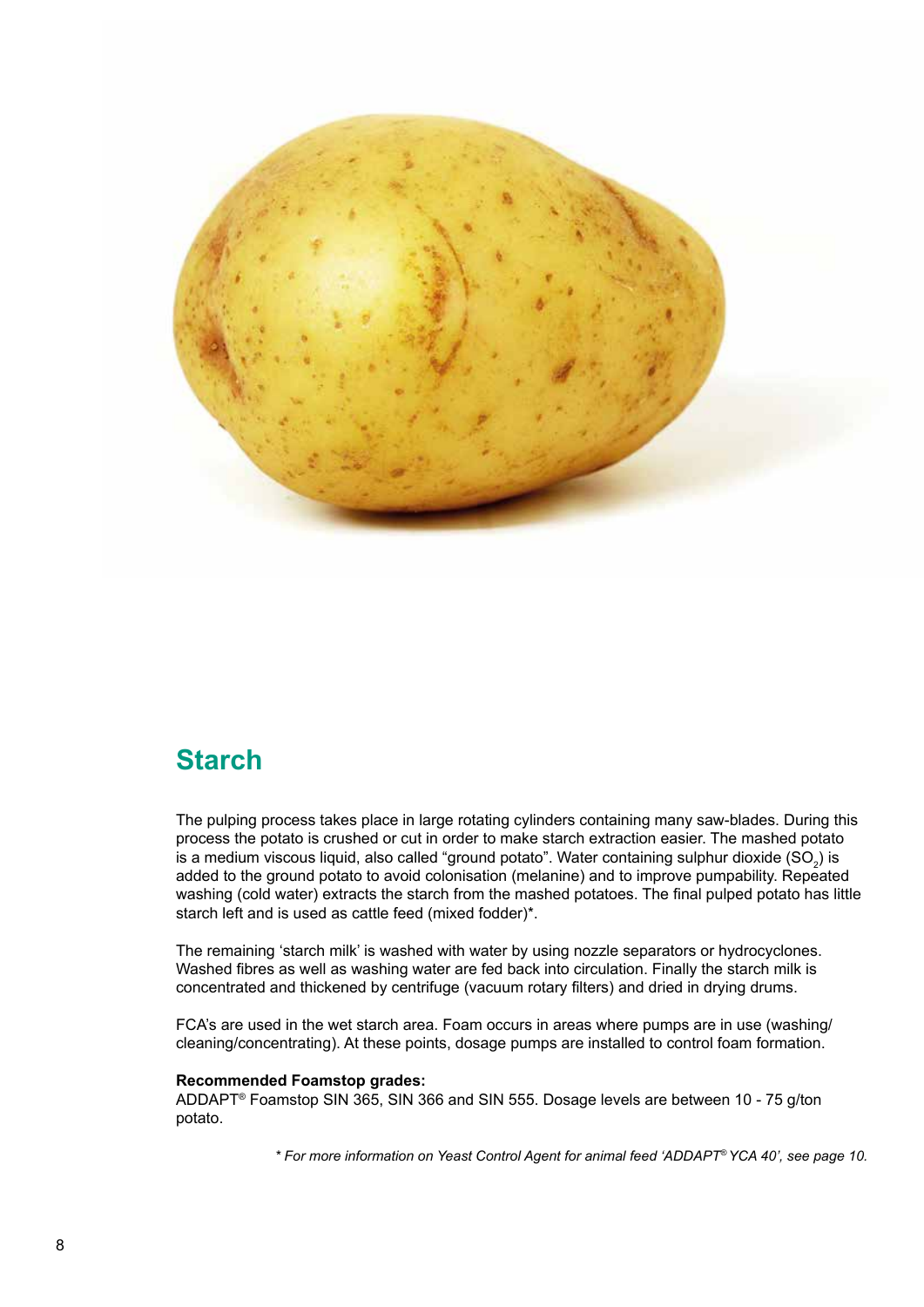### **Starch production**



### **Fruit water**

The "ground potato" decanters separate the fruit water from the potato. Because of restricted sewage regulations, it is not allowed to sprinkle all fruit water. For this reason many starch factories collect the fruit water. The protein is separated from the fruit water and the remaining fruit water is evaporated and pumped to the biological purification plant.

The concentrated fruit water is a very foam active medium. The foam causes problems during storage and the decantation process. A Foam Control Agent is added to the fruit water in order to control the foam. Typical dosing points are behind the decanter and (in some cases) in front of the decanter.

### **Recommended Foamstop grades:**

ADDAPT® Foamstop SIN 360, SIN 365 and SIN 555. Typical treat levels are between 20 - 70 g/m<sup>3</sup> fruit water.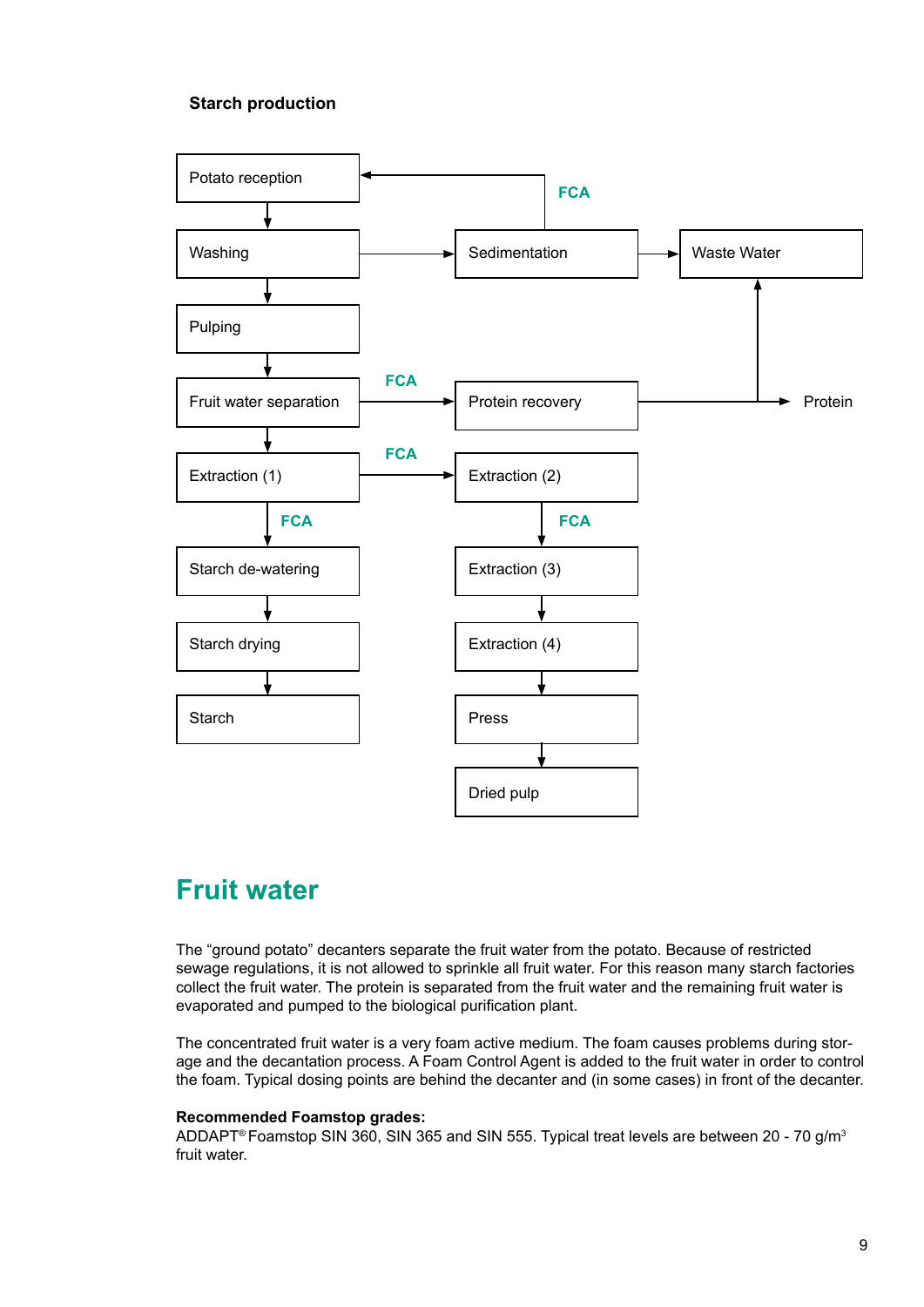### **Fermentation process: Alcohol**

Potatoes can be used for the production of alcohol. Authorities determine the type and amount of the raw material as well as the capacity and number of distilleries. The alcohol industry differs from country to country. Compared to other raw materials used for the alcohol production, potatoes are the most foam intensive raw material during alcohol production. FCA's are therefore required in the waterways (in the flumes and the washing water).

### **The process**

Potatoes are first pulped and steamed. The starch is converted to glucose as soon as an enzyme is added. The glucose is pumped into a fermenter. Yeast is added to the glucose and the glucose will be fermented into alcohol and carbon dioxide (CO<sub>2</sub>) within 48 hours.



Glucose  $\longrightarrow$  2 CH<sub>3</sub>CH<sub>2</sub>OH (Ethanol) + 2 CO<sub>2</sub>

The formation of carbon dioxide leads to (undesired) foam generation. Usage of FCA's is essential to control the fermentation reaction and to avoid overflow of the fermenter. Large fermenters are equipped with automatic dosing systems, i.e. a probe determines the height of the foam collar and as soon as the foam reaches a certain level, a small amount of FCA will be released into the vessel.

When the fermentation process has been terminated, the reaction mixture (mash) contains about 9% ethanol. The ethanol is distilled and the final yield is 93% pure ethanol.

The distillation process can also cause foam formation. Normally the amount of FCA added to the fermentation process should be enough to reduce or even prevent foam formation during the distillation process. In case foam formation still occurs during distillation process, an extra dosage of the same FCA is recommended.

### **Recommended Foamstop grades:**

Recommended FCA's for the fermentation and distillation process are ADDAPT® Foamstop SIN 260, SIN 360, SIN 365 and FSL 16. The dosage levels vary between 20 - 50 g/cm<sup>3</sup> mash.

# **Animal Feed: Yeast Control Agent**

The fermentation of starch and proteins by so-called 'Biomass' (i.e. bacteria and yeast) will lead to products with lower nutritious value. This fermentation process also causes foam formation and a strong release of gasses and odour.

Yeast control agent **ADDAPT® YCA 40** is recommended as it inhibits growth of 'Biomass' and suffocation of 'Biomass' by deaeration.

ADDAPT YCA 40 exhibits the following advantages:

- Decreases/stops the activity of 'Biomass'
- Ensures higher nutritious value of feed
- Lowers the odour of fermentation (less smelly food)
- Ensures higher feed uptake by animals (growth: piglets 50-70 grams/day)
- Diminishes gas formation by animals
- Low dosage (100 ml/m<sup>3</sup> feed/mixed fodder) easy to emulsify.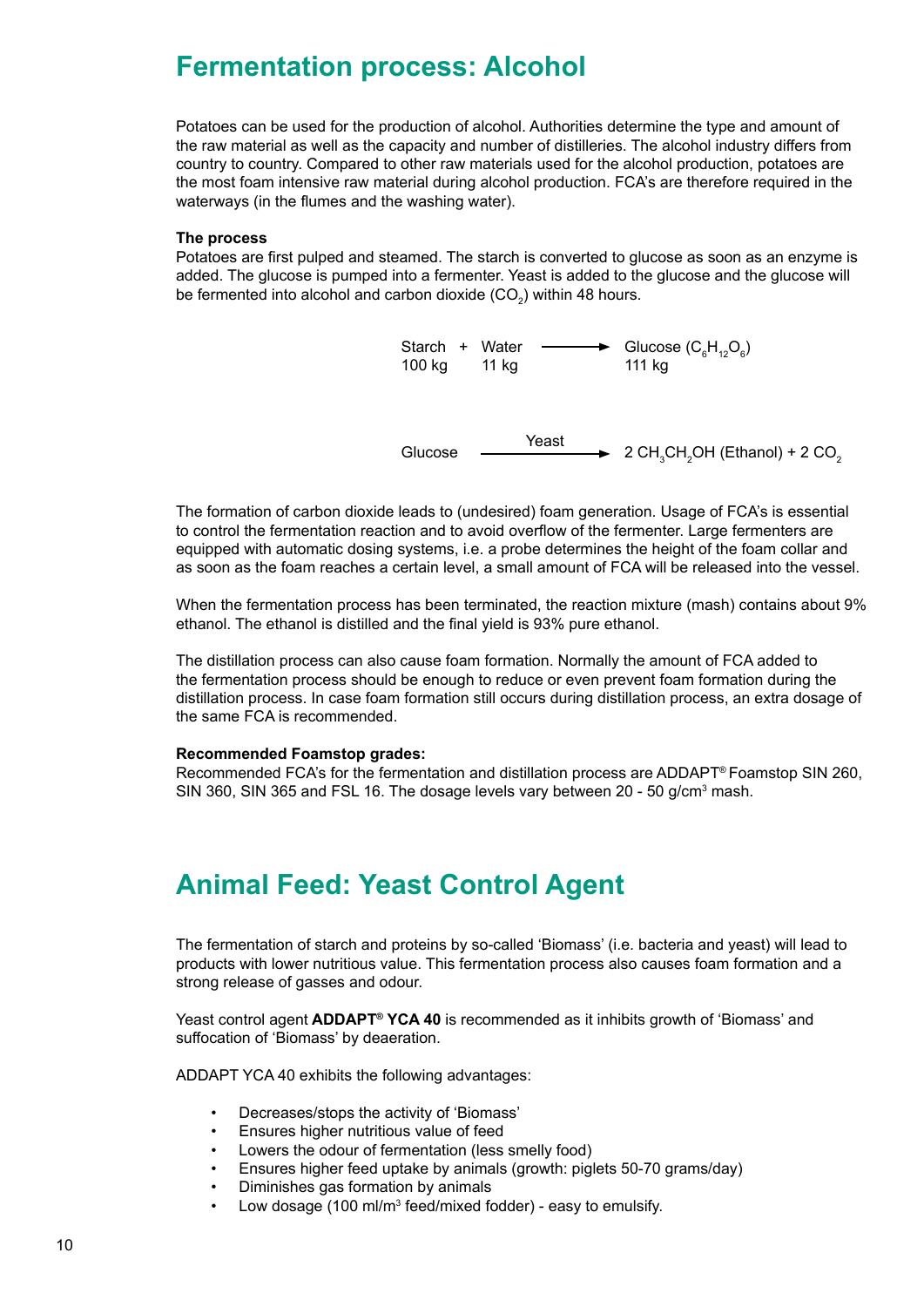### **Alcohol production**



### **Seafood**

Cleaning seafood is done by means of a water bath. During the washing and rinsing process high salt and protein is leached from the seafood causing foam formation in the water bath.

Foam Control Agents are used to keep foam formation, resulting from salt and proteins, to a minimum and extending the life of the brine solution in cases where brine freezing is applied.

### **Recommended Foamstop grade:**

Recommended FCA's for the washing and cleaning of seafood are ADDAPT® Foamstop SIN 385, SIN 555, FSL 16, FSL 30 and FSL 100.